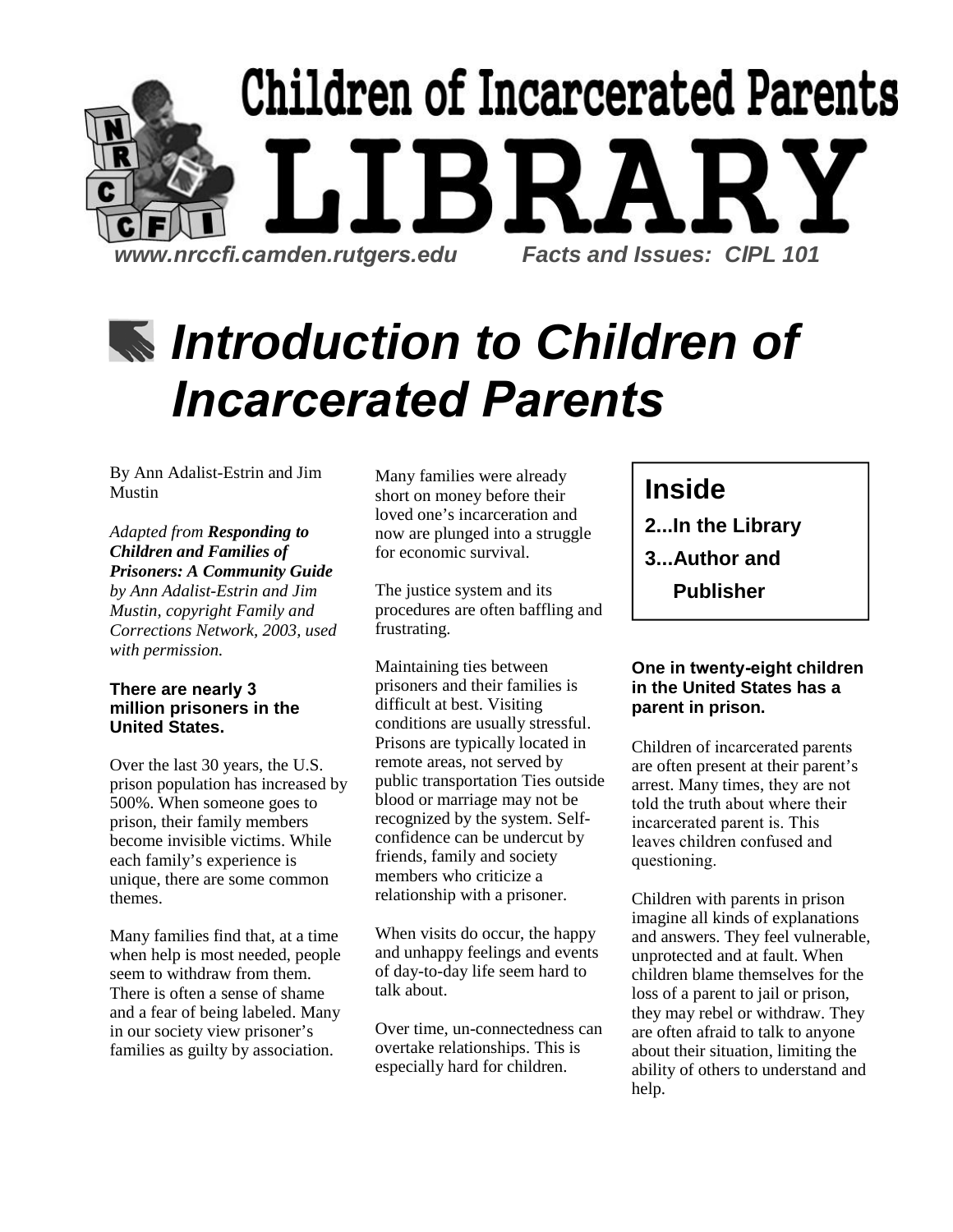*C*I*PL 101: Introduction to Children of*Incarcerated Parents

While there are still no government agencies charged with specific responsibility for the impact of the criminal justice system on families and children, the last 2 years have brought a dramatic shift in the field. The impact of parental incarceration on children has been addressed by the White House, Sesame Street and a growing number of state agencies and community programs. The bulging prison walls have created collateral consequences previously unrecognized on a significant scale. (National Research Council 2014) These consequences are beginning to influence policies in child welfare, child support enforcement, correctional visitation practices, law enforcement protocols, and community programs and advocacy initiatives across the US.

This impact on families has long been seen as a *series of crises*: from arrest, to trial, incarceration, and re-entry (Fishman and Alissi, 1979). Each of these crises can diminish a family's capacity to care for and support its members. The challenges faced by children of incarcerated parents have also been described as "ambiguous losses" creating "disenfranchised grief" (Arditti, 2012) and involvement of a family member in the criminal justice system is also now seen as an Adverse Childhood Experience and linked to both physical and emotional health problems.

To help, Family and Corrections Network created —the Children of Prisoners Library in 2003 and the 2nd edition Children of Incarcerated Parents Library in 2014. These Internet based resources are available at www.nrccfi.camden.rutgers.edu. CIPL provides free information pamphlets for those who work with children and families of the incarcerated. CIPL pamphlets describe the challenges facing children of incarcerated parents, strategies for intervention, and tips for fostering trust. CIPL along with the rest of the NRCCFI website, provides additional resources: agencies serving children and families of prisoners, a list of books for children, a set of pamphlets especially for incarcerated fathers, topical reading and references, and a selected video list.

#### **References and Resources**

National Research Council (2014) *The Growth of Incarceration in the United States: Exploring Causes and Consequences*

Fishman, Susan F. and Alissi, Albert S., "Strengthening Families as Natural Support Systems for Offenders," *Federal Probation,* September 1979.

Vincent J. Felitti, et.al. Relationship of childhood abuse and household dysfunction to many of the leading causes of death in adults: The Adverse Childhood Experiences (ACE) study, 14 AMERICAN J.OF PREVENTATIVE MEDICINE 245 (1998).

Turney, Kristin, 2014 "Stress Proliferations Across Generations? Examining the Relationship between Paternal Incarceration and Childhood Health." *Journal of Health and Social Behavior* 55:302-319.

Little Children-Big Challenges: http://www.sesamestreet.org/parents/apps/ Look at the tab labeled "Family Tool Kits" near the bottom you will find the interactive link for the Incarceration section.

Federal Children of Incarcerated Parents Website http://findyouthinfo.gov/youthtopics/children-of-incarcerated-parents

## **In the Library**

#### **Facts and Issues**

- 101: Introduction to Children of Incarcerated Parents
- 102: Why Maintain Relationships?
- 103: Conversations Questions Children Ask
- 104: Risk and Protection
- 105: Visiting Mom or Dad
- 106: Jail and Prison Procedures
- 107: Communication Tips for Families

#### **Materials For Caregivers**

- 201: Caring for Children of Incarcerated Parents
- 202: Questions from Caregivers
- 203: What Do Children of Incarcerated Parents Need?
- 204: Tips from Caregivers for **Caregivers**

#### **Materials for Health Care Providers**

- 301: Impact of Parental Incarceration
- 302: Challenges for Health Care Providers
- 303: Common Stress Points
- 304: Different Children/ Different Behaviors
- 305: Strategies for Intervention
- 306: Tips for Fostering Trust & Safety
- 307: The Caregiver's Situation

For more resources, please refer to: http:// nrccfi.camden.rutgers.edu/resources/ For related research, please see: http://nrccfi.camden.rutgers.edu/researchreview/and http:// nrccfi.camden.rutgers.edu/2014/10/05/anannotated-bibliography-parental-incarcerationand-child-wellbeing-by-christopher-wildeman/